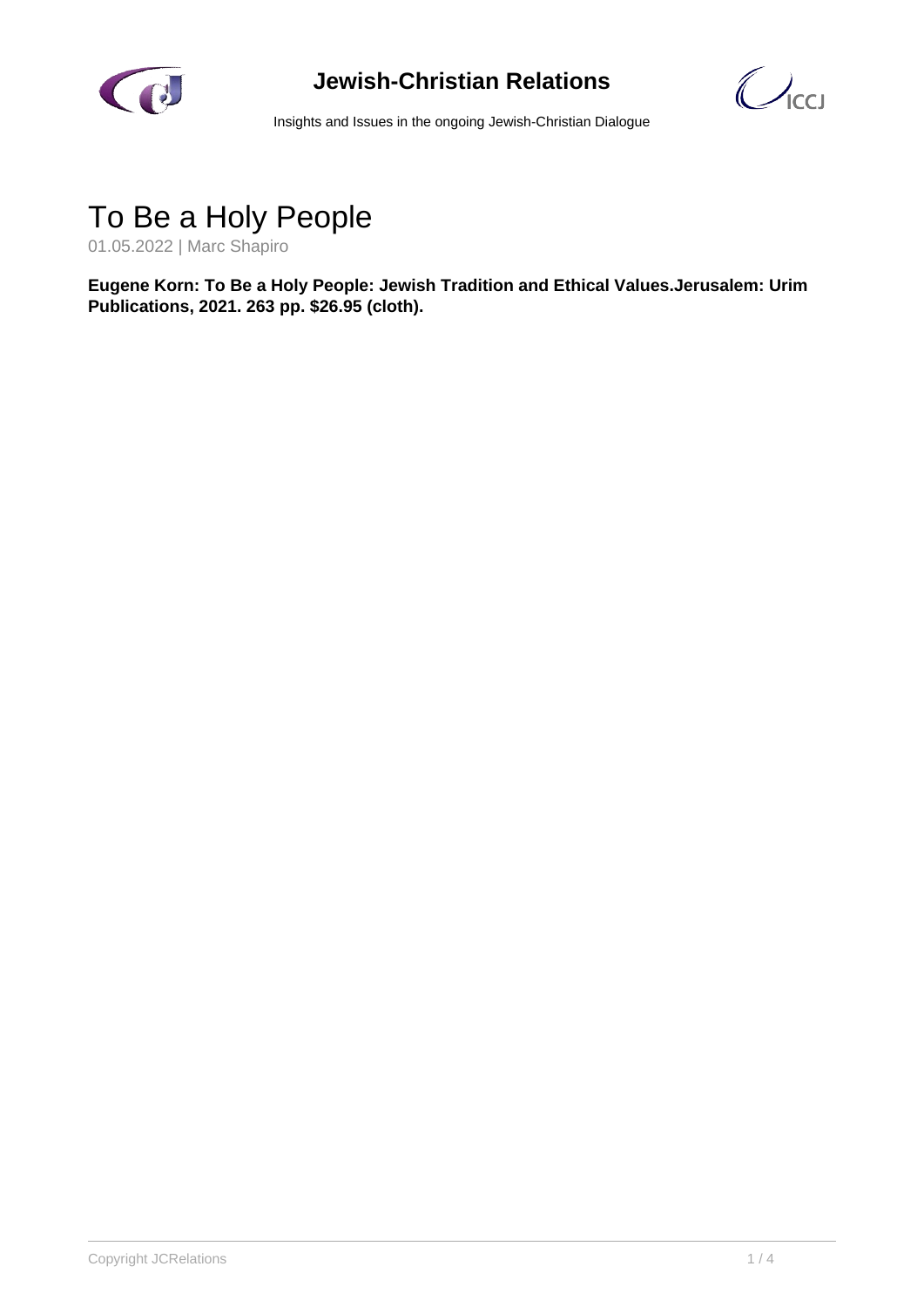# 76 BE A HOLY PEOPLE

## Jewish Tradition and Ethical Values



## **Eugene Korn**

Copyright JCRelations 2 / 4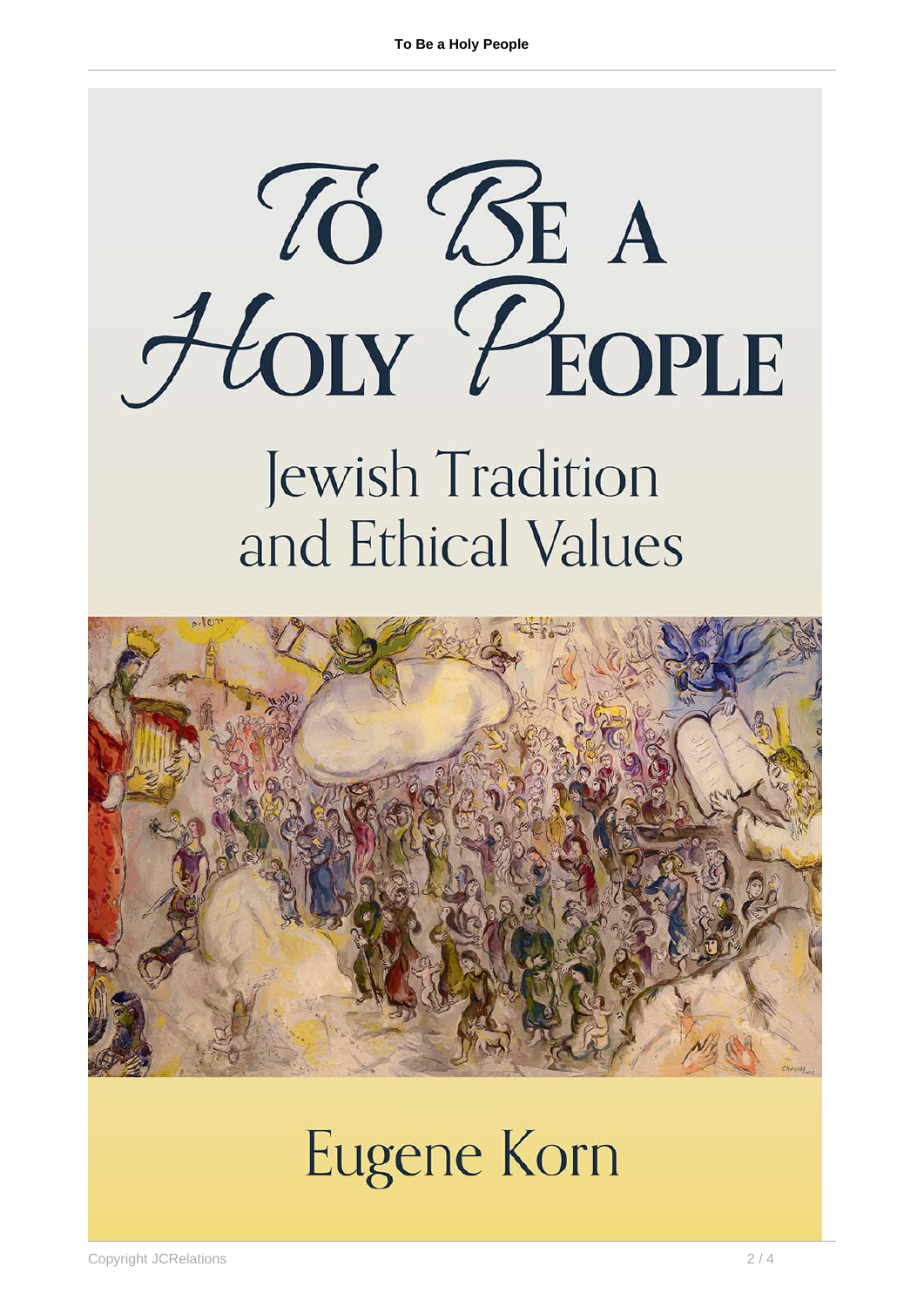What is the role of ethics, of moral behavior, in the Jewish tradition? How do ethics coexist, or even conflict, with Jewish law? These are important questions that have been discussed by many, and the basic sources go back to the classic rabbinic texts that are themselves influenced by biblical texts. Eugene Korn's new book is not only an introduction for those who wish to be informed on the central questions with which this review begins but also a wonderful example of engaged scholarship. Korn both examines matters from a theoretical perspective and shows the real world implications of his scholarship. Indeed, it is fair to say that this book is written in what we can call a prophetic vein. It is calling on Jews to live in accord with the highest standards of ethics. As Korn puts it at the end of the book, "While the fundamental Jewish values of tsedeq and hesed are eternal, how and if they are realized are up to us" (p. 249).

However, what is one to do when current ethical standards, which have evolved from earlier times, are not in line with classic Jewish texts or with how these texts are interpreted by contemporary halakhists? This is a basic problem that stands at the center of Korn's project and which he confronts in various chapters. He also sees this as relevant to the issue of the status of women in traditional Judaism. While usually this is approached as a halakhic matter, to see if modern sensibilities can be accommodated in the halakhic system, Korn sees an ethical component that is often overlooked. In his words, "Jewish ethics needs to find a way to honor tradition while taking into account a modern sensibility of justice and equality for women's rights and roles" (p. 31). One who views the issue as an important ethical challenge will be more inclined to support changes in the traditional halakhic approach than those who see the issue as simply a matter of changing perceptions of gender roles. In line with even more recent challenges, Korn wonders if new conceptions of gender identity should also lead to new ethical perspectives.

A particularly powerful chapter is titled "Receiving but Not Donating Organs: Ethical and Jewish Considerations." The ethical conundrum is that many Jewish legal authorities do not recognize brain death as halakhic death. Rather, they require the cessation of heartbeat. Such a position means that the typical heart transplant would not be of any use, since it requires a beating heart that can only be removed after brain death. If this were the extent of the matter, it would not present any ethical problems. Those who insist on cessation of heart beat would not be the recipients of a heart transplant, since it would require removing the heart from a brain dead person who according to their interpretation of halakhah is still alive, meaning that they would receive a heart by killing another person. In addition, people who follow this approach would also not allow the removal of their hearts, or any other organs, based on brain death, for that is not halakhic death. One does not give one's heart, and one does not receive a heart, since removal of a beating heart is an act of murder.

Yet in the real world, matters are not this clear, and there are those in the Orthodox world who wish to have their cake and eat it too. That is, some rabbinic authorities have declared that while a Jew is forbidden to donate organs after brain death, he is permitted to benefit by receiving organs from someone who has been declared brain dead. Is such a position, to receive but not donate, moral? Korn answers with a firm "no," stating that such a position "is contrary to correct moral reasoning and hence ethically unjustifiable" (p. 172). In fact, in seeking to explain how some of Rabbi Joseph B. Soloveitchik's students could arrive at such a stance, Korn puts the blame on "the Brisker formalist theory of *halakhah* as a value-neutral apodictic system to which they were exposed [and which] sometimes conduces to unethical conclusions in practice when not tempered by considerations of justice and hesed" (p. 46n14).

Let us assume that Korn is correct that such an action is unethical. Can such an unethical position also be halakhically permissible? That is, does halakhah have to follow logical moral principles or does it have its own principles that need not be in line with accepted morality? Based on earlier rabbinic sources, Korn argues convincingly that halakhists need to incorporate ethical considerations into their rulings, as halakhic sources alone are not sufficient. This is because halakhic sources, not tempered by ethical considerations, can lead to immoral rulings (such as